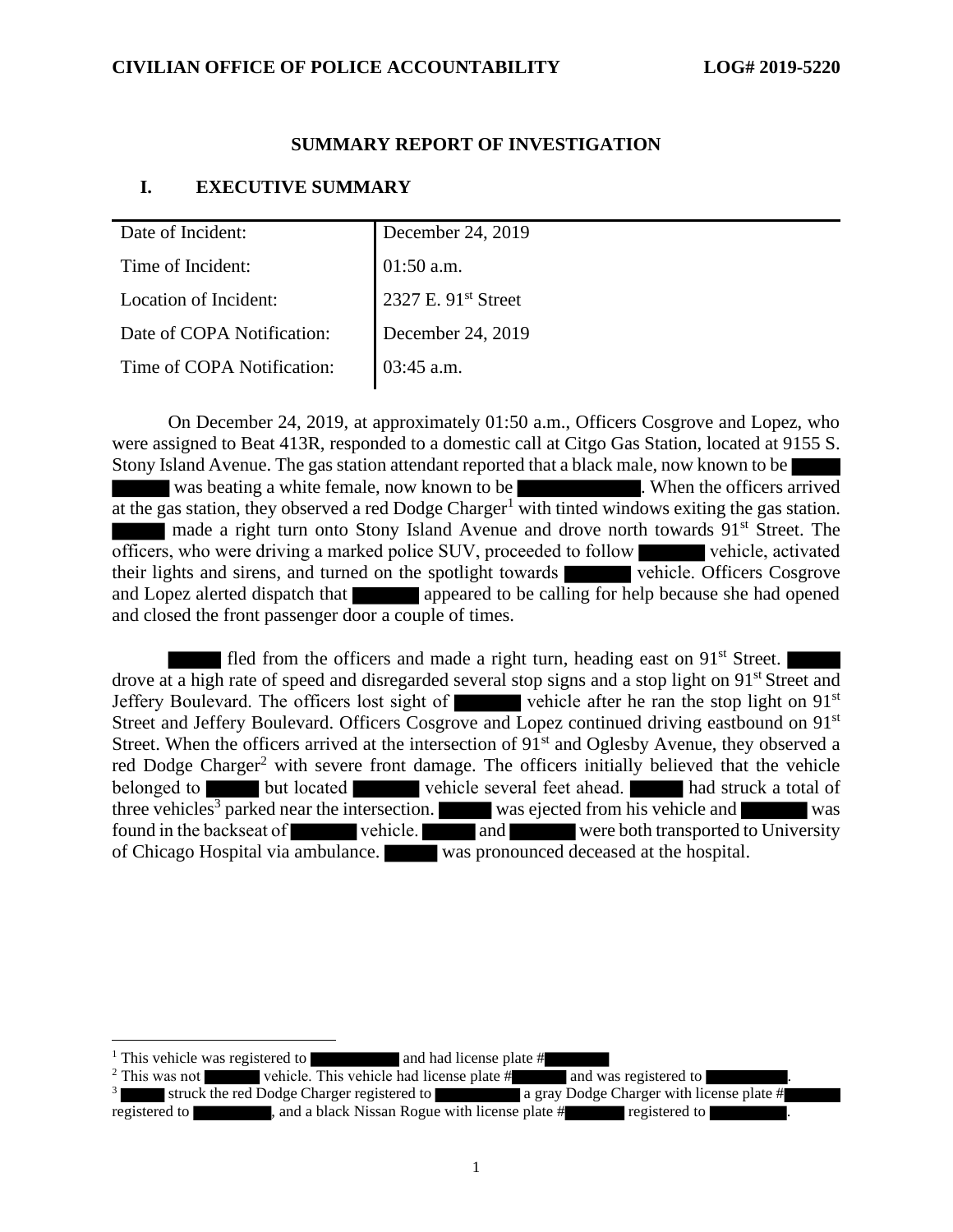## **II. INVOLVED PARTIES**

| Involved Officer #1:    | COSGROVE, Brittany; #8277; Emp. #<br>Date of<br>Appointment: July 17, 2017; Police Officer; Unit of<br>Assignment: 004; DOB: 1993; White/Female; On-<br>Duty.  |
|-------------------------|----------------------------------------------------------------------------------------------------------------------------------------------------------------|
| Involved Officer #2:    | LOPEZ, Jesse; #18334; Emp. #<br>Date of<br>Appointment: February 16, 2017; Police Officer; Unit of<br>Assignment: 004; DOB: , 1988; Hispanic/Male;<br>On-Duty. |
| Involved Individual #1: | : DOB: I<br>, 1979; Black/Male.                                                                                                                                |
| Involved Individual #2: | : DOB:  <br>1991:<br>White/Female.                                                                                                                             |

## **III. ALLEGATIONS**

Pursuant to section 2-78-120(d) of the Municipal Code of Chicago, the Civilian Office of Police Accountability ("COPA") has the duty to investigate incidents, including those in which no allegation of misconduct is made, where a person dies as a result of police actions, such as during attempts to apprehend a suspect. COPA is also required to conduct investigations for all "officerinvolved" deaths under the Police and Community Relations Improvement Act.<sup>4</sup> "Officer-involved death," as defined in that statute, "includes any death resulting from a motor vehicle accident, if the law enforcement officer was engaged in law enforcement activity involving the individual or the individual's vehicle in the process of apprehension or attempt to apprehend."<sup>5</sup> As a result of its investigation, COPA made the following allegations and findings:

| <b>Officer</b>                      | <b>Allegation</b>                                                                                                                                     | Finding/<br>Recommendation    |
|-------------------------------------|-------------------------------------------------------------------------------------------------------------------------------------------------------|-------------------------------|
| <b>Officer Brittany</b><br>Cosgrove | 1. Failed to timely activate your body-worn<br>camera in violation of Special Order<br>$S$ 03-14 (III)(A).                                            | Sustained/3-day<br>suspension |
|                                     | 2. Failed to comply with Department <sup>6</sup><br>procedures when a pursuit was initiated,<br>in violation of General Order G03-03-01<br>$(V)(C)$ . | <b>Not Sustained</b>          |
|                                     | 3. Failed to comply with Department<br>procedures when a pursuit was initiated,<br>in violation of General Order G03-03-01<br>$(VI)(A)(1)(a)$ .       | <b>Not Sustained</b>          |

<sup>4</sup> 50 Illinois Compiled Statutes ("ILCS") 727.

<sup>5</sup> 50 ILCS 727/1-5.

<sup>6</sup> "Department" means the Chicago Police Department.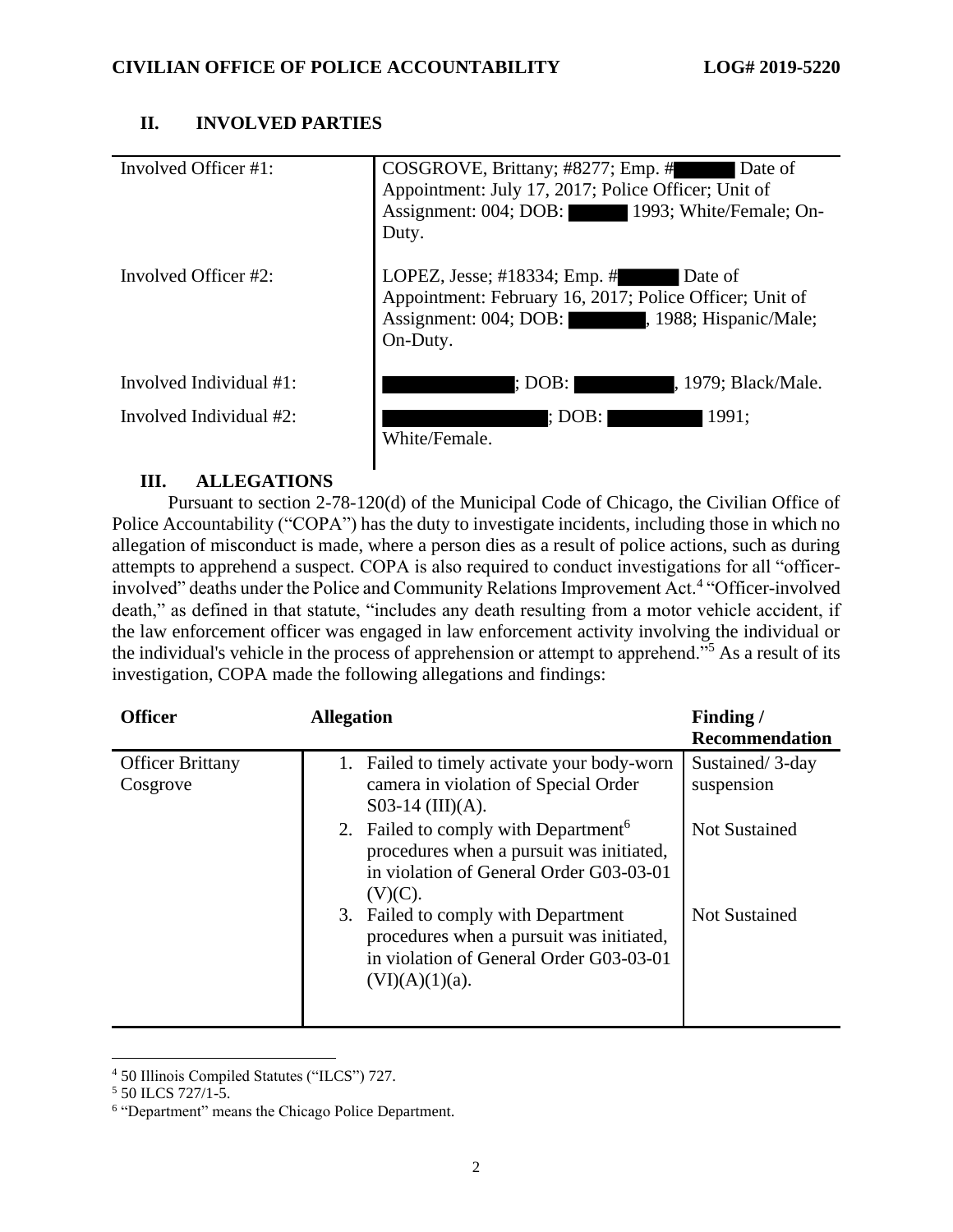| <b>Officer Jesse Lopez</b> | Failed to timely activate your body-worn | Sustained/3-day      |
|----------------------------|------------------------------------------|----------------------|
|                            |                                          |                      |
|                            | camera in violation of Special Order     | suspension           |
|                            | $S$ 03-14 (III)(A).                      |                      |
|                            | 2. Failed to comply with Department      | <b>Not Sustained</b> |
|                            | procedures when a pursuit was initiated, |                      |
|                            | in violation of General Order G03-03-01  |                      |
|                            |                                          |                      |
|                            | $(VI)(A)(1)(a)$ .                        |                      |
|                            |                                          |                      |
|                            |                                          |                      |
|                            |                                          |                      |
|                            |                                          |                      |
|                            |                                          |                      |
|                            |                                          |                      |

## **IV. APPLICABLE RULES AND LAWS**

Chicago Police Department Rules<sup>7</sup>

- 1. Rule 6: Disobedience of an order/directive, whether written or oral
- 2. Rule 10: Inattention to duty.

Chicago Police Department General Order(s)<sup>8</sup>

1. General Order G03-03: Emergency Use of Department Vehicles (*effective* June 1, 2003 to present)

2. General Order G03-03-01: Emergency Vehicle Operations – Pursuits (*effective* April 9, 2019 to August 15, 2020)

Chicago Police Department Special Order(s)

1. Special Order S03-14: Body Worn Cameras (*effective* April 30, 2018 to present)

<sup>7</sup> Police Board of Chicago, *Rules and Regulations of the Chicago Police Department, Article V. Rules of Conduct* (April 1, 2010) https://www.chicago.gov/dam/city/depts/cpb/PoliceDiscipline/RulesofConduct.pdf.

<sup>8</sup> Department general and special orders, also known as directives, "are official documents establishing, defining, and communicating Department-wide policy, procedures, or programs issued in the name of the Superintendent of Police." Department Directives System, General Order G01-03; *see also* Chicago Police Department Directives System, *available at* <http://directives.chicagopolice.org/directives/> (last accessed May 18, 2021).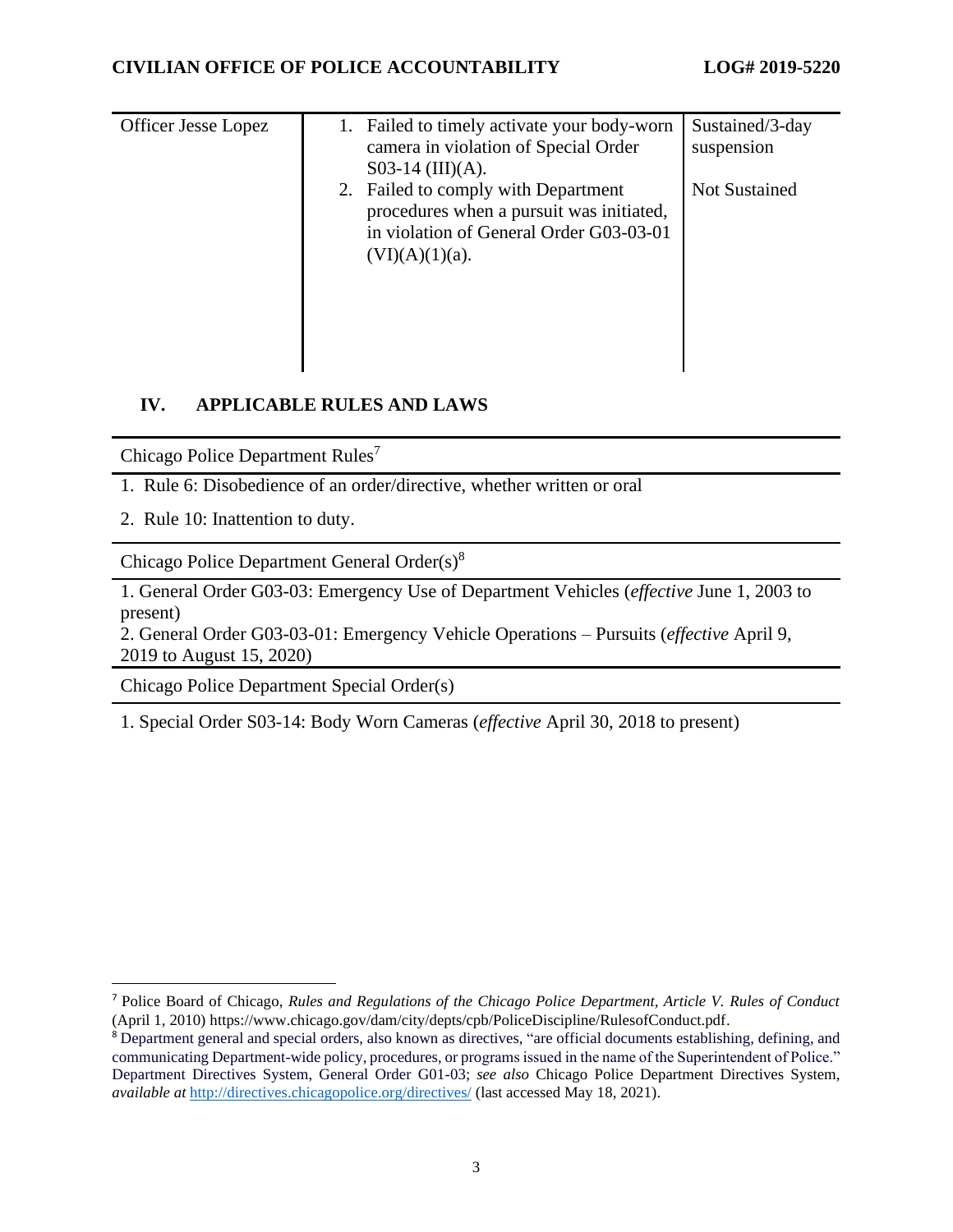## **V. INVESTIGATION**

#### **a. Interviews**

COPA made several unsuccessful attempts to interview the witness, did not provide a statement to COPA.

In a statement to COPA on March 9, 2020, Officer Brittany Cosgrove<sup>9</sup> stated that on the date of the incident she and Officer Lopez were working Beat 413R. Officer Cosgrove stated she was the driving officer, and they were in a marked vehicle. While on patrol, Officers Cosgrove and Lopez were dispatched to a call of a battery in progress at the Citgo gas station located at 9155 South Stony Island Avenue. The dispatcher reported that a Black male (**in a**) in a red Dodge Charger was beating a White female (**)** near pump 3 of the gas station.

When Officer Cosgrove arrived at the Citgo gas station, she observed Dodge Charger pulling out of the gas station lot. The Dodge Charger turned onto Stony Island Avenue, heading northbound, and Officer Cosgrove activated her lights to stop the vehicle. As Dodge Charger appeared to slow down, Officer Cosgrove observed in the front seat of the vehicle waving her hands out the window. was opening the front passenger door repeatedly while sticking half her body out. Officer Cosgrove believed that was trying to get out of the car or trying to jump from the car. Officer Cosgrove then activated her sirens<sup>10</sup> as Dodge Charger turned east onto 91<sup>st</sup> Street. continued to open the front passenger door as the Dodge Charger fled.<sup>11</sup>

When Officer Cosgrove turned eastbound on  $91<sup>st</sup>$  Street, she observed car fleeing at a high rate of speed.<sup>12</sup> As Officer Cosgrove pursued the vehicle,<sup>13</sup> Officer Lopez radioed to notify the dispatcher. Officer Cosgrove pursued because she was concerned for the wellbeing of When car approached the intersection of  $91<sup>st</sup>$  and Jeffery, drove through the red light. Officer Cosgrove approached the same intersection, stopped her marked vehicle, and cleared the intersection. Officer Cosgrove then lost sight of Dodge Charger. Officer Cosgrove continued east on  $91<sup>st</sup>$  Street in hopes that she would locate Dodge Charger.

A short distance later, at approximately 9100 S. Oglesby Avenue, Officer Cosgrove observed a red Dodge Charger<sup>14</sup> on the north side of  $91<sup>st</sup>$  Street. The vehicle appeared to have been parked and possibly hit from the front. Officer Cosgrove started looking in the vehicle because she assumed and were somewhere in the vehicle. Officer Cosgrove continued to look in the area and observed additional vehicles had been in a crash. Officer Cosgrove ran over and observed Dodge Charger and an SUV east of the intersection of 9100 S. Oglesby. Officer

<sup>9</sup> Attachment 60 is the audio interview and Attachment 62 is the transcript for the audio interview.

<sup>&</sup>lt;sup>10</sup> The lights on the officers' marked vehicle were still activated.

<sup>&</sup>lt;sup>11</sup> Officer Cosgrove stated opened the car door approximately three times.

<sup>&</sup>lt;sup>12</sup> Officer Cosgrove could not estimate the Dodge Charger's speed.

<sup>&</sup>lt;sup>13</sup> Officer Cosgrove did not know what speed she was going but stated it was over 40 mph.

<sup>&</sup>lt;sup>14</sup> This was not Dodge Charger.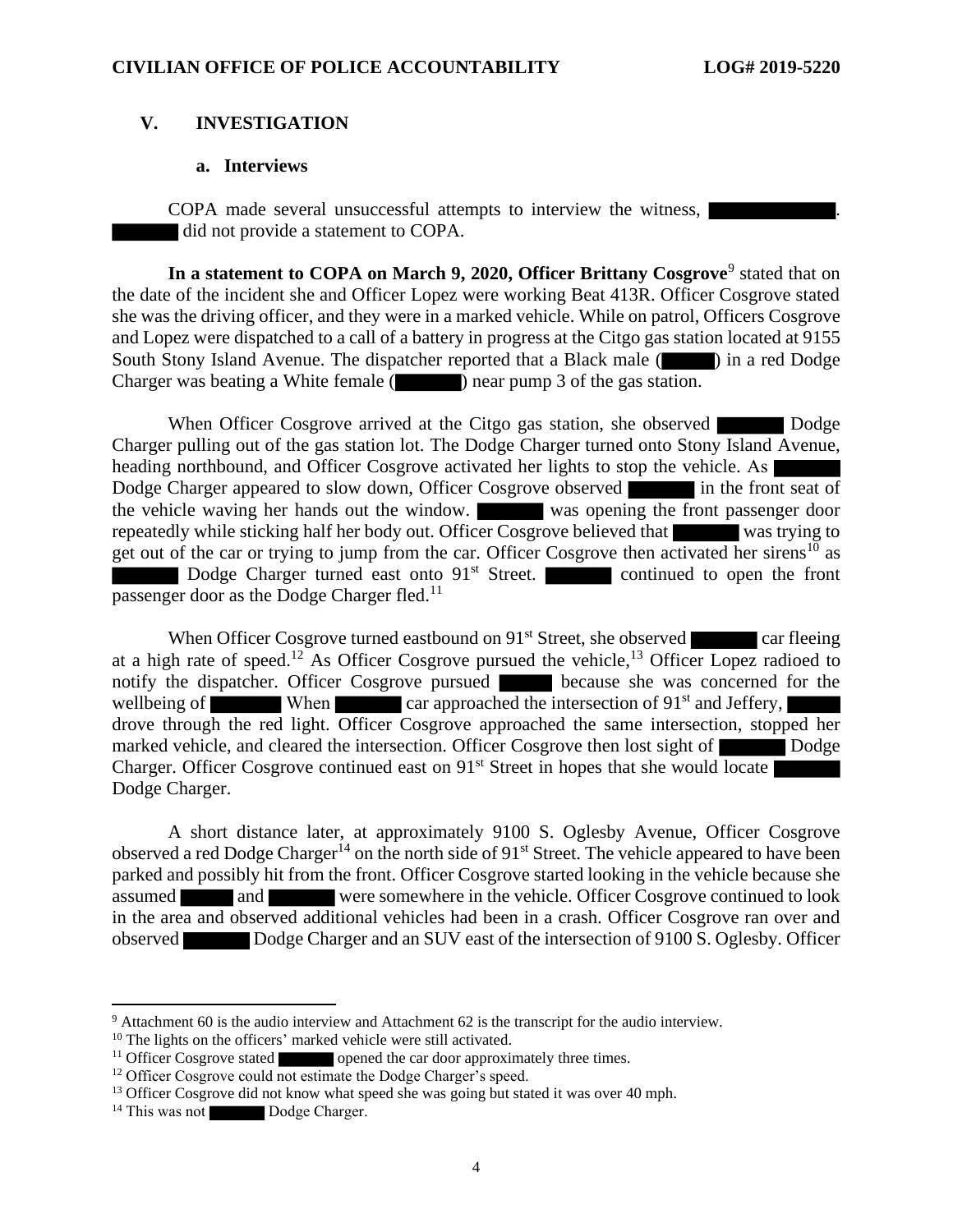Cosgrove then observed lying on the ground faceup.<sup>15</sup> Officer Lopez then requested an ambulance to come to the scene.

Officer Cosgrove stated that she proceeded through intersections by making sure to look ahead of where she was going at all times, making sure that she could see around corners beyond the stop signs, and making sure that no one was walking by.<sup>16</sup> It was 2 o'clock in the morning and she knew naturally there was not a lot of traffic in the area at that time. She did not stop at the stop signs because she was attempting to catch up with the Dodge Charger and she did not want to get hurt. Officer Cosgrove felt she made sure that the intersection and stop signs were safe to proceed through, in order to try to get to  $17$  During the pursuit Officer Lopez was communicating with the Office of Emergency Management & Communications (OEMC) and Officer Cosgrove believed that he provided the location and direction of travel to the dispatcher, but she could not recall if Officer Lopez gave the speed. Officer Cosgrove stated that she and Officer Lopez both had their eyes on the road, and she does not believe she even looked at her speed.

Officer Cosgrove activated her body-worn camera when she saw the traffic crash, because she noticed that she did not have it on. Officer Cosgrove stated she did not notice that her bodyworn camera was not on and did not think about it due to the high stress situation that was going on. Due to the high speed that she was driving, she wanted to operate her marked vehicle in a safe manner, so she kept both hands on the wheel, which prevented her from activating her body-worn camera.

**In a statement with COPA on March 9, 2020, Accused Officer Jesse Lopez**<sup>18</sup> stated that on the date of the incident he and Officer Cosgrove were travelling eastbound on 95<sup>th</sup> Street when they received a dispatched call of a battery in progress at the Citgo gasoline station at 9155 S. Stony Island Avenue. The gas station attendant reported that was beating in a red Dodge Charger at pump number 3. The officers headed in that direction and Officer Cosgrove activated the lights and sirens due to the nature of the call. As the officers approached the Citgo gas station, Officer Cosgrove deactivated the lights of their marked vehicle. Officer Lopez observed a red Dodge Charger that was described in the dispatch call pulling out of the gas station and turned right onto Stony Island Avenue to travel northbound.<sup>19</sup> Dodge Charger was going at a very slow rate of speed and Officer Cosgrove activated the lights and sirens. Officer Lopez then observed wave her arms out of the front passenger's side window. Officer Lopez believed that was waving for help because it was completely unnatural for somebody to just wave hello. $20$ 

<sup>&</sup>lt;sup>15</sup> Officer Cosgrove did not initially know was the driver of the Dodge Charger she was pursuing.

<sup>&</sup>lt;sup>16</sup> Officer Cosgrove clarified she was trying to see the actual stop signs before she got to the intersection and was looking for any pedestrians and other vehicles.

 $17$  Officer Cosgrove stated at the time of the pursuit the weather was cold and clear, it was dark but the road was lit with streetlights, and there was no vehicle or pedestrian traffic.

<sup>&</sup>lt;sup>18</sup> Attachment 61 is the audio interview and Attachment 63 is the transcript for the audio interview.

<sup>&</sup>lt;sup>19</sup> Officer Lopez stated he could not see into the Dodge Charger because it had very dark window tint.

<sup>&</sup>lt;sup>20</sup> Officer Lopez described the wave as frantic, which, according to Office Lopez, indicated a clear sign for help.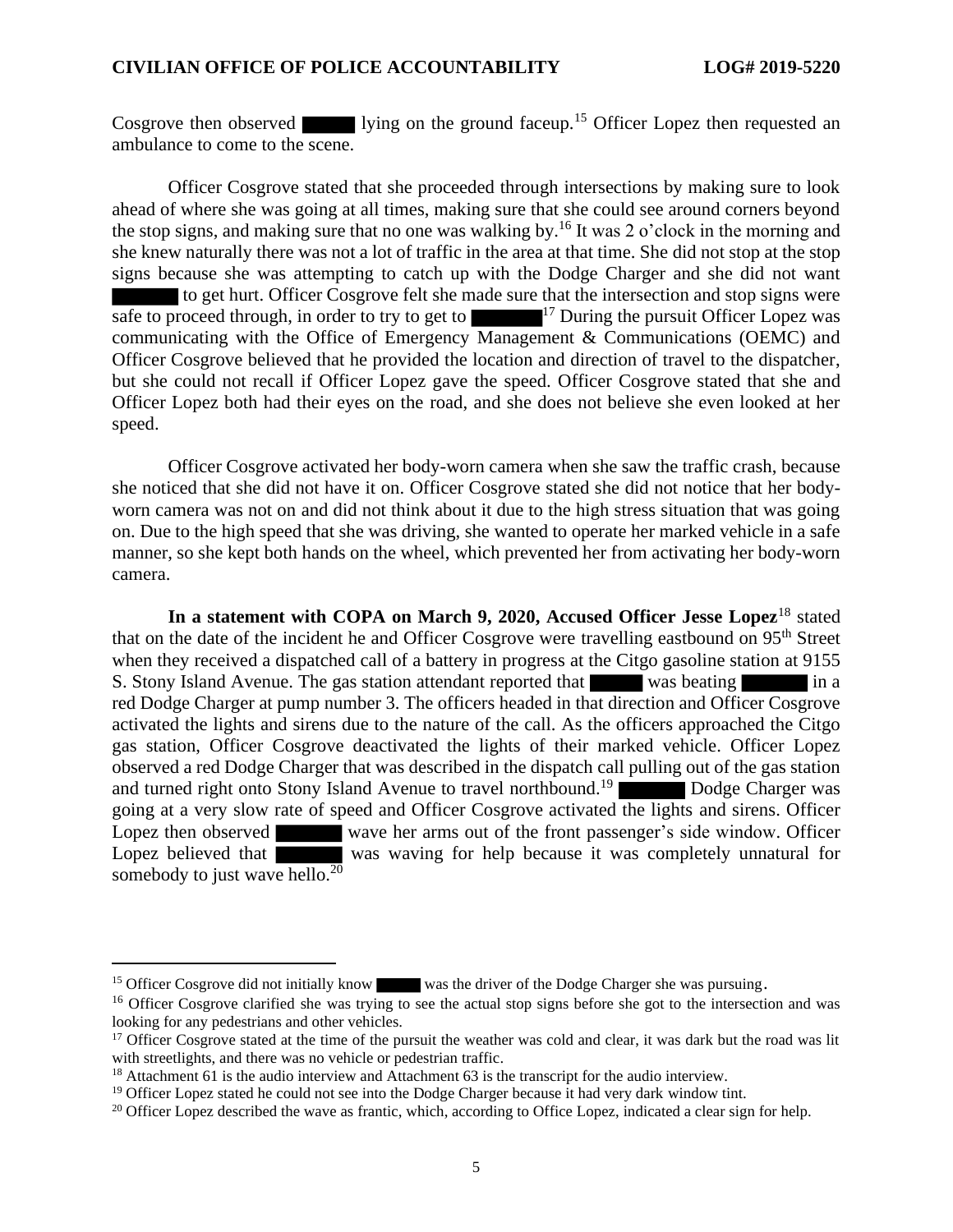Dodge Charger started to accelerate, and the front passenger door of the vehicle opened. was frantically waving her arms while exposing her torso and upper body outside of the vehicle. Dodge Charger turned right onto 91<sup>st</sup> Street and traveled eastbound. The officers pursued the vehicle and Dodge Charger accelerated at a very high rate of speed. Officer Lopez announced over the radio that a female, appeared to be in distress and was calling for help. Officer Lopez also reported that Dodge Charger was taking off and was disregarding the intersection crossings.<sup>21</sup> Officer Lopez stated that Officer Cosgrove drove through stop signs in pursuit of the Dodge Charger because they felt was in danger and was in dire need of help. Officer Lopez stated that upon initiating, and during the pursuit, he and his partner took into account the weather conditions, the road conditions, the traffic conditions, pedestrian traffic, the nature of the crime, and whether or not they had a named offender, which they did not. Officer Lopez stated that the weather was clear and cold, there was no pedestrian or vehicle traffic, and it was dark but light road conditions.

Dodge Charger continued disregarding stop signs as it continued to accelerate in speed. When Dodge Charger approached a red light at  $91<sup>st</sup>$  and Jeffery, the vehicle completely disregarded the red light. When the officers approached the same light, they came to a complete stop to make sure that there was no traffic in the area so they would not cause an accident. The officers then lost sight of Dodge Charger. Officer Lopez believed he announced that the vehicle may have turned to go southbound, because it was no longer in sight. The officers continued to go east on 91<sup>st</sup> Street for several more blocks, at which point they discovered a major crash scene on Oglesby Avenue. Officer Lopez observed a red Dodge Charger that was heavily damaged about its front end and a gray Dodge Charger was on a front lawn nearby with heavy damage. The officers believed that the red Dodge Charger they first saw was the vehicle they were pursuing so they searched the area for and **Officer Lopez** then observed Officer Cosgrove looking at a secondary crash nearby and observed lying faceup on the ground. Officer Lopez then observed Dodge Charger.

Officer Lopez stated that during the pursuit, the Dodge Charger was at least going over 50 mph, as was Officer Cosgrove. Officer Lopez stated he did not report Officer Cosgrove's speed because he was focused on Dodge Charger. Officer Lopez believed he was supposed to give the speed of the Dodge Charger and his marked vehicle. Officer Lopez stated he did not give the speed of either vehicle due to the surrounding circumstances and it was something that unfolded very quickly and was over very quickly.<sup>22</sup> Officer Lopez stated that he activated his body-worn camera as soon as he recalled. He did not activate his body-worn camera at the start of the pursuit because adrenalin took over and because he was worried about his own safety and his partner's safety, as well as the safety of who they were attempting to rescue.

## **b. Digital Evidence**

**Citgo gas station video** <sup>23</sup> depicts red Dodge Charger pulling up at the gas station at 23:22:55. exits his vehicle at 23:28:25. is back and forth from his vehicle to

<sup>23</sup> Attachment 30.

 $21$  There's a woman frantically waving her arms calling for help. Statement of Officer Jesse Lopez dated March 9, 2020 at pg20, lines 5-6

 $22$  Officer Lopez stated it did not come to his mind to provide the speed.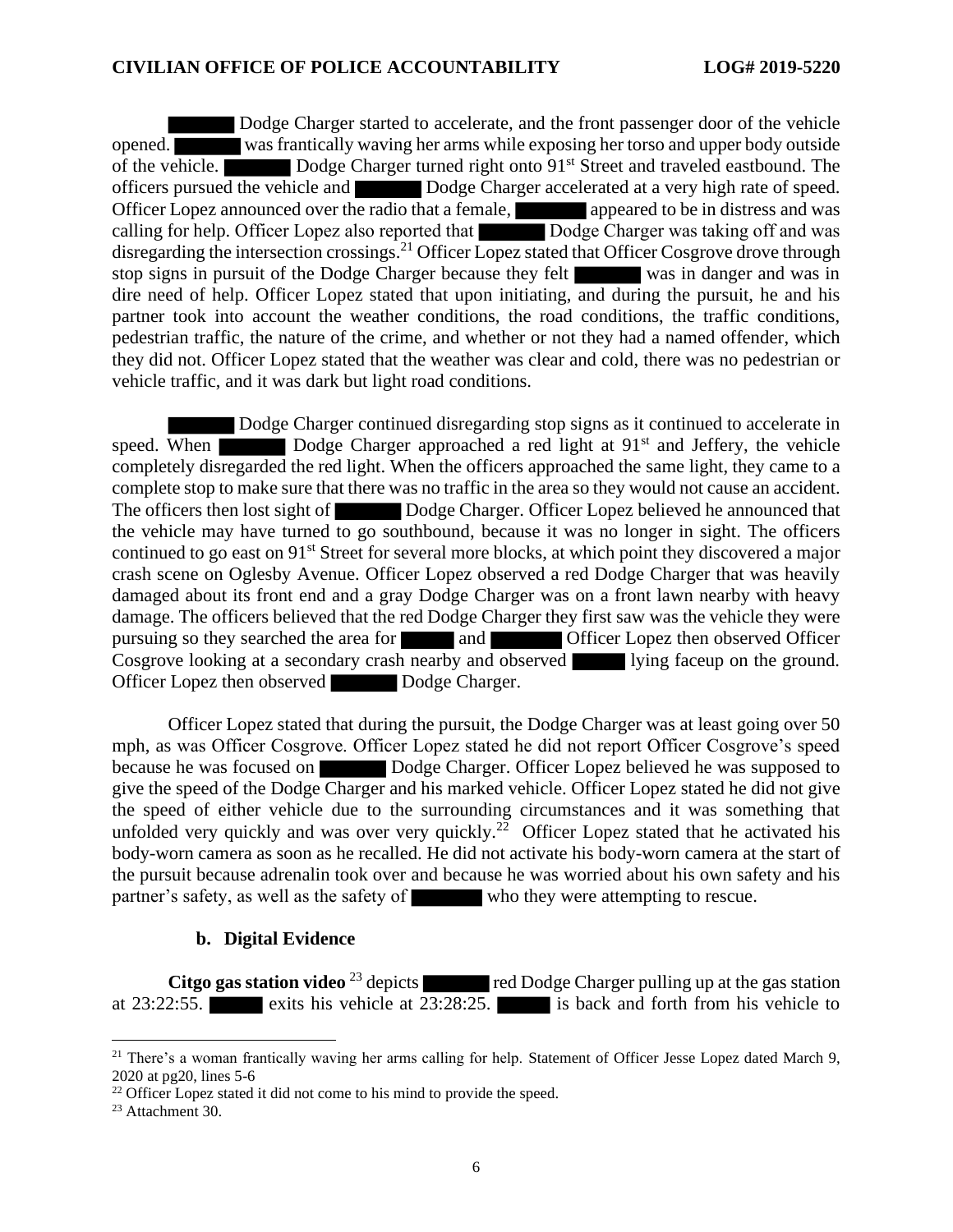inside the gas station during the entirety of video.  $\blacksquare$  exits the vehicle at 23:37:33 and enters the gas station. walks out of the gas station and leaves the gas station premises. returns and gets back into Dodge Charger at 23:43:19. There appears to be a physical altercation, in the vehicle, between and at 23:49:48. passenger door to exit and appears to struggle with to keep her in the vehicle. closes the passenger door, but manages to exit the vehicle and enters the gas station. Follows inside the gas station. grabs from behind in the gas station and causes her to fall at  $23:53:10$ . and exit the gas station and get into vehicle. drives off at 23:54:53 as Officers Cosgrove and Lopez are about to turn into the gas station. Officers Cosgrove and Lopez change their direction and continue to drive north on Stony Island Avenue while activating their emergency lights.

**In-Car Camera footage from Beat 413R**<sup>24</sup> depicts Officers Cosgrove and Lopez arriving at Citgo Gas Station in their car. vehicle, a red Dodge Charger, was initially at a gas pump, but the vehicle immediately drives away. Officers Cosgrove and Lopez start to turn into the gas station, but Dodge Charger exits onto Stony Island Avenue. Dodge Charger travels north on Stony Island Avenue and Officer Cosgrove and Lopez activate their sirens. The passenger door<sup>25</sup> of Dodge Charger opens three times before turning to go east on 91<sup>st</sup> Street. Dodge Charger appears to be accelerating and the passenger door opens again. Dodge Charger speeds east on 91<sup>st</sup> Street and is almost not visible in the camera's view.

As Officers Cosgrove and Lopez pursue Dodge Charger, Officer Cosgrove is observed disregarding several stop signs. When the officers approach a red light, Dodge Charger is no longer visible in the footage. The officers' vehicle appears to slow down before proceeding through the red light. The officers's vehicle continues east on 91st Street and the video shows a red Dodge Charger with significant damage to its front bumper on the northwest corner of Oglesby Avenue. There is also a dark colored vehicle, a gray Dodge Charger, parked in the front lawn of a home<sup>26</sup> on the northwest corner. The officers exit their vehicle and approach the vehicles. A few seconds later, Officer Cosgrove runs east on 91<sup>st</sup> Street towards a black Nissan Rogue, that appears to be flipped over onto its hood.

**POD #7705,** located at 9211 S. Stony Island,<sup>27</sup> depicts Officer Cosgrove and Lopez driving north on Stony Island Avenue. The officers drive up to the Citgo gas station<sup>28</sup> as Dodge Charger starts to exit the gas station. Officers Cosgrove and Lopez activate their lights and Dodge Charger continues to drive without stopping.<sup>29</sup> Dodge Charger turns right onto 91<sup>st</sup> Street and drives east with Officers Cosgrove and Lopez following.

<sup>29</sup> POD #441, located at 9133 S. Stony Island,<sup>29</sup> depicts the same as POD #7705, but does not show vehicle turning right to go east on 91<sup>st</sup> Street. POD #441 video (Attachment 27).

<sup>&</sup>lt;sup>24</sup> Attachment 25. Officers Cosgrove and Lopez marked vehicle.

 $25$  It is not clear if it is the front or rear passenger door.

<sup>26</sup> 9058 S. Oglesby Avenue.

 $27$  Attachments 26, 31, and 32.

<sup>28</sup> POD #7705 video at 34:55.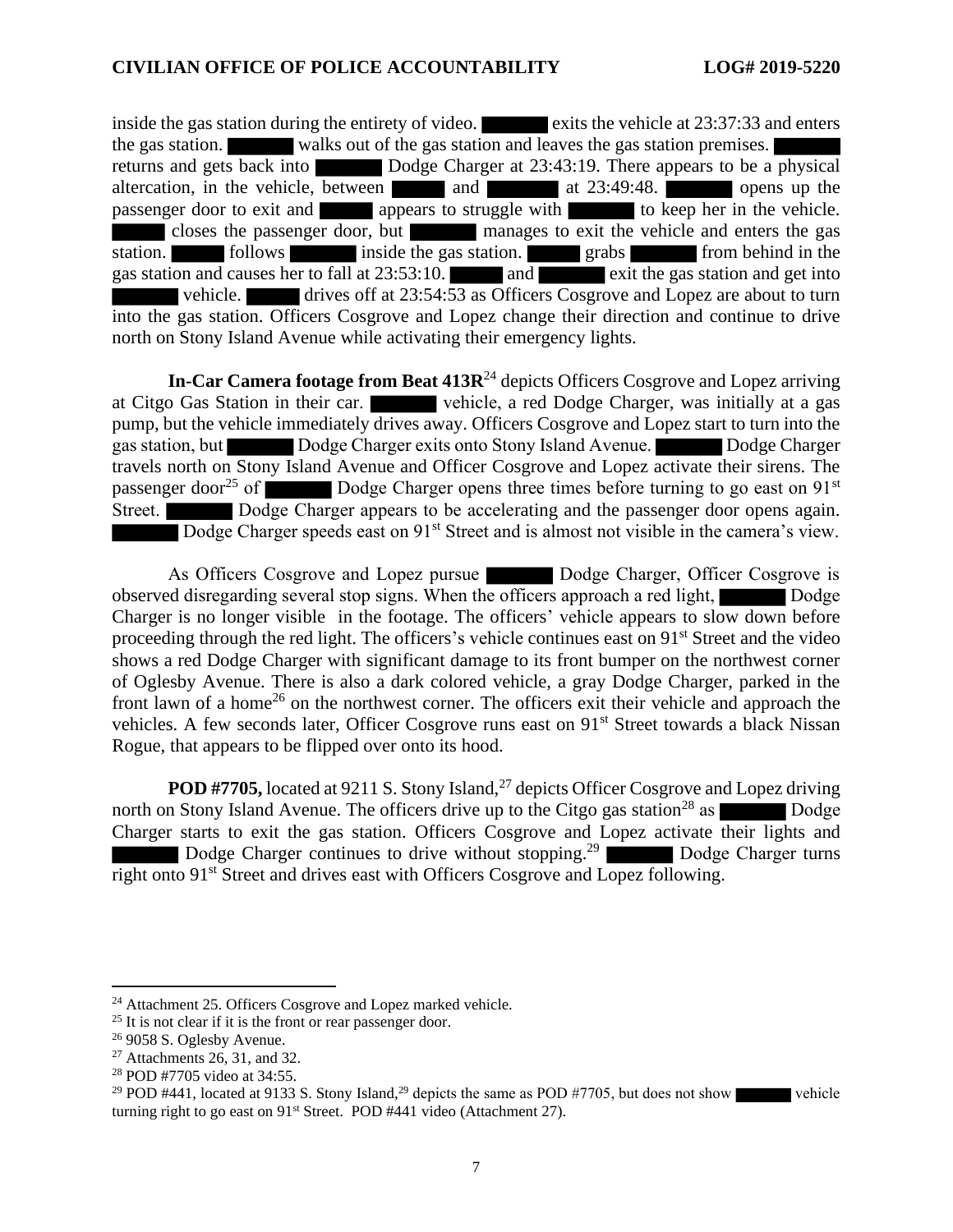**Body-Worn Camera** footage from Officer Lopez<sup>30</sup> and Officer Cosgrove<sup>31</sup> depicts the aftermath of the pursuit. Officers Lopez and Cosgrove did not activate their body-worn camera until they reached the scene of the traffic crash. $32$ 

**Body-Worn Camera of Officer Zachary Norvell, #9707**, <sup>33</sup> and **Officer Brendan Nolan, #18943**, <sup>34</sup> depicts the officers at University of Chicago Hospital speaking to states that was hitting the gas and she was screaming for him to stop. States she opened the car door and started waving so the cops could see. States she jumped in the backseat, placed her feet up on the ceiling and window, and prayed. **The example in the example of the set of the set of the set of the set of the set of the set of the set of the set of the set of the set of the set of th** vehicle hitting something, the driver and passenger airbags being deployed, and being pulled out of the vehicle. States that she blacked out for a minute. States that had been drinking, doing cocaine, and smoking marijuana.

**Office of Emergency Management and Communication Records**<sup>35</sup> document the following:

- December 24, 2019, at 01:50 am, a male caller reports that a Black guy was drunk and beating a White woman inside a red Dodge Charger at the Citgo gas station, located at 9155 S. Stony Island Avenue, at pump 3.
- December 24, 2019, 01:53 am, the same male caller calls again and reports that he called the police about a drunk Black male beating a White female. The Black male was now inside the gas station store beating the White female. The Black male left while the male caller was on the phone with the call taker. The male caller stated that the Black male drove off in a red Dodge Charger going north on Stony Island Avenue.
- December 24, 2019, 01:56 am, a female caller reports that a car accident occurred on  $91<sup>st</sup>$ between Yates and Oglesby Avenue.
- OEMC transmissions details that dispatch<sup>36</sup> assigned Beat 413R a battery in progress at the Citgo gas station located at 9155 S. Stony Island Avenue. The dispatcher relates to Beat 413R that a Black male was beating a White female in a red Dodge Charger at pump #3. Beat 413R responds and Officer Lopez reports<sup>37</sup> that the red Dodge Charger was taking off and it looks like somebody was inside waving for help. Officer Lopez states they are headed eastbound on  $91<sup>st</sup>$  towards Cornell and the Dodge Charger was taking off. The dispatcher asks for a plate, but Officer Lopez states he could not catch a plate because the Dodge Charger was taking off and he was unable to see the plate. Officer Lopez states keeps waving her hand out the window for help. Officer Lopez reports may have gone south on Crandon and he does not have sight on vehicle. Officer Lopez then reports that crashed his vehicle, but he and Officer Cosgrove did not see the crash. Officer Lopez gives the location of the accident as 91<sup>st</sup> and Oglesby Avenue. Officer Lopez

<sup>30</sup> Attachment 23.

<sup>&</sup>lt;sup>31</sup> Attachment 24.

 $32$  The two-minute mark on the body-worn camera details when Officers Cosgrove and Lopez activated their cameras. There is no audio prior to the two-minute mark because the body-worn cameras had not been activated.

<sup>&</sup>lt;sup>33</sup> Attachment 70.

<sup>&</sup>lt;sup>34</sup> Attachment 69.

<sup>35</sup> Attachment 33.

<sup>36</sup> At 2:20, this can be heard on the OEMC transmissions.

<sup>37</sup> At 4:31, this can be heard on the OEMC transmissions.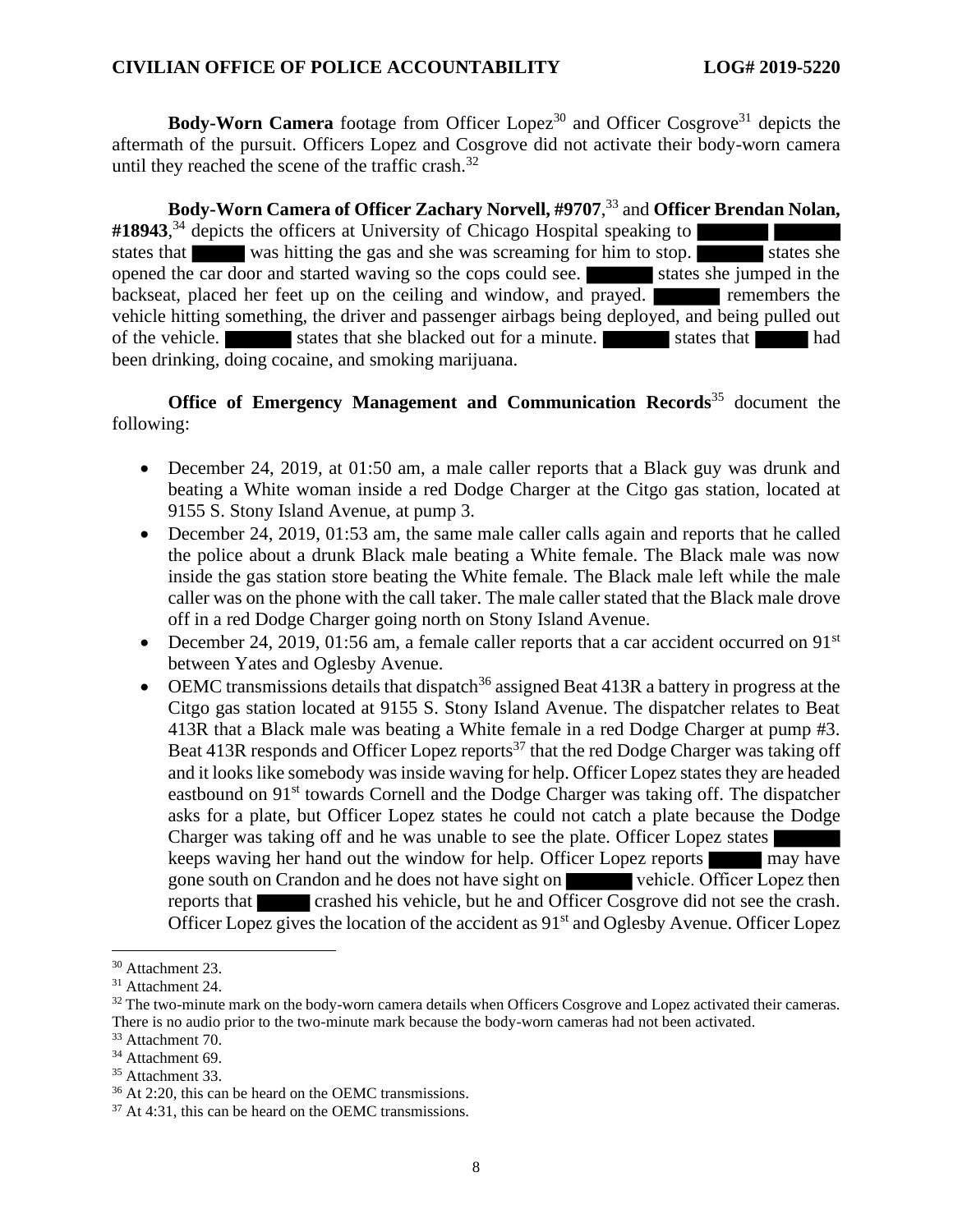states that and and were not in the vehicle and provides the license plate numbers of the gray Dodge Charger and the first red Dodge Charger he observed. Officer Lopez then reports a car being flipped over and a male,  $\Box$  on the ground who was possibly DOA. EMS was requested to the scene. Officer Lopez provided the license plate number of the second red Dodge Charger<sup>38</sup> and reports that there were four cars involved in the traffic crash. Shortly afterwards, was discovered in Dodge Dodge Charger.

**Evidence Technician Photographs**<sup>39</sup> depicted the scene of the vehicle crash and all the vehicles involved in the traffic crash accident.

## **c. Physical Evidence**

**City of Chicago Fire Department Ambulance Report**<sup>40</sup> documented that the crew found an approximate 40-year-old, unresponsive, pulseless and not breathing. was lying face up on the scene with severe open head trauma. The report indicates that was the driver of a car with major damage/rollover with trauma criteria and was apparently ejected. CPR and ventilations were initiated and continued throughout call with minimal interruptions. was transferred to a backboard/stretcher and placed in ambulance due to unsafe scene/smoldering vehicle. was transported to University of Chicago Hospital.

**City of Chicago Fire Department Ambulance Report**<sup>41</sup> documented the crew found fully alert and sitting in a rear passenger of a red vehicle smoking a cigarette. denied any head, neck, or back pain but complained of left shoulder pain. was secured to a stretcher and taken to an ambulance. **a** admitted to using ethanol, cocaine, and marijuana. told the crew she was dragged by her hair and thrown into a vehicle. She buckled herself in the front seat when the driver, began to drive recklessly. Feared for her life and went to the backseat. The vehicle flipped and hit multiple parked cars. never lost consciousness. was transported to University of Chicago Hospital.

**Medical Records from University of Chicago Hospital**<sup>42</sup> for documented that she told hospital personnel that she was dragged into a car by  $\overline{\phantom{a}}$  She tried to get out of the car multiple times, but sped away. jumped into the backseat and put on a seat belt, then crouched down. stated the car hit trees and rolled. complained of pain in the left shoulder and reported using alcohol, cocaine, and marijuana. was diagnosed with possible liver laceration and other closed displaced fracture of proximal end of left humerus.

**Medical Records from University of Chicago Hospital**<sup>43</sup> for documented that he arrived at the hospital with no pulse, no electrical activity, and no cardiac motion. was pronounced dead on arrival.

vehicle.

<sup>&</sup>lt;sup>39</sup> Attachment 44.

<sup>40</sup> Attachment 42.

<sup>41</sup> Attachment 43.

 $42$  Attachment 68.

<sup>43</sup> Attachment 67.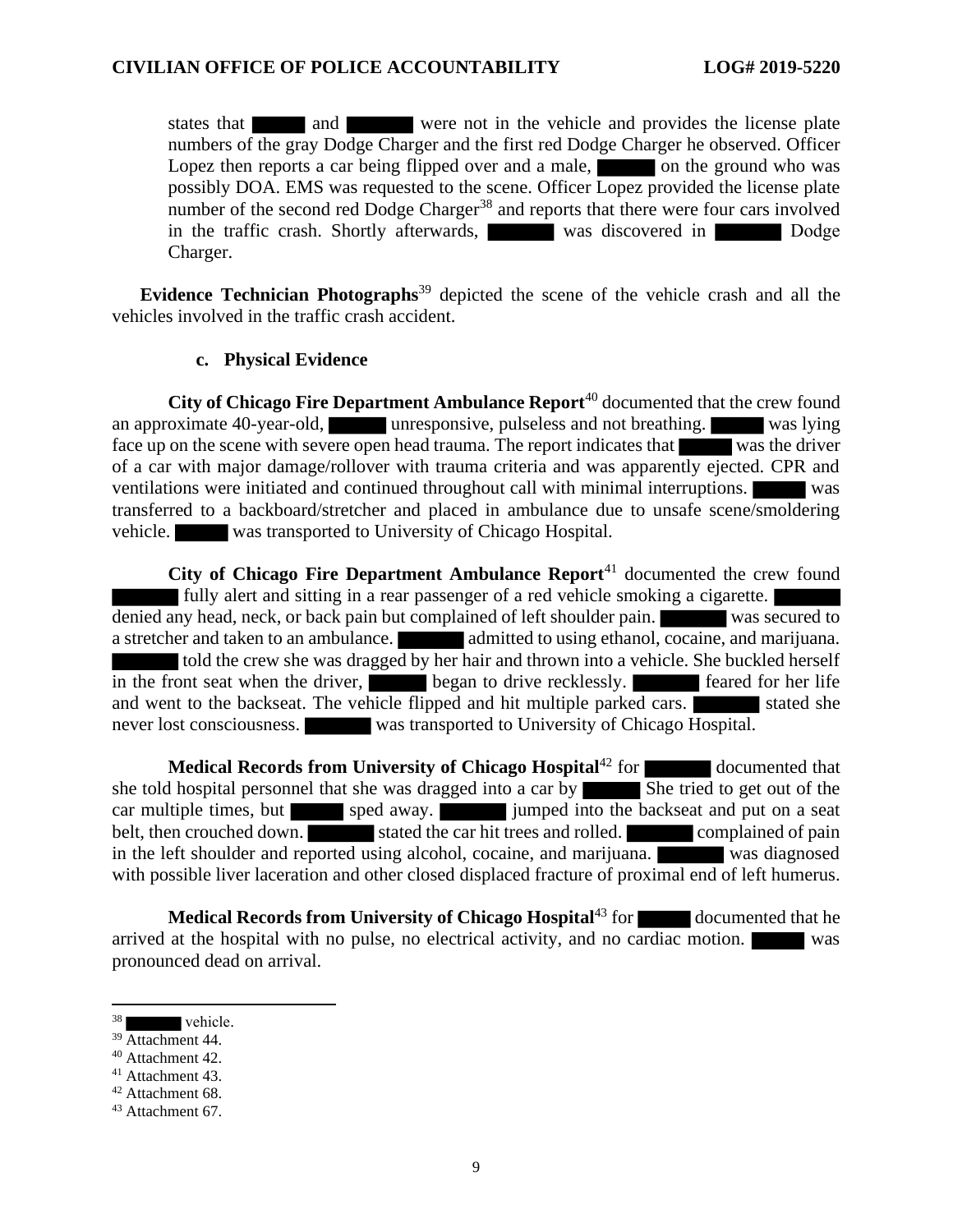**Office of the Medical Examiner's Report of Postmortem Examination**<sup>44</sup> M.E. Case # , for , by , by , MD, documents sustained multiple abrasions, lacerations of the head, left lower leg, brainstem, heart, and aorta, hemopercardium and bilateral hemothoraces, fractures of multiple left ribs, and disarticulation of the left hip. The cause of death was multiple blunt force injuries due to motor vehicle striking fixed objects and the manner of death was an accident. The toxicology report revealed that tested positive for Ethanol, Cocaine, Cocaethylene,<sup>45</sup> Benzoylecgonine,<sup>46</sup> Delta-9 Carboxy THC,<sup>47</sup> and Delta 9 THC.<sup>48</sup> blood alcohol concentration (BAC) was 0.198.

## **d. Documentary Evidence**

An **Original Case Incident Report,** <sup>49</sup> Kidnapping – Unlawful Restraint, RD# documented that officer were dispatched to a call of a battery in progress at 9155 S. Stony Island Avenue. Beat 413R, Officers Cosgrove and Lopez, related that they witnessed driving a red Dodge Charger matching the description given by OEMC from the location northbound on Stony Island Avenue. Officers Cosgrove and Lopez activated their emergency lights in an attempt to curb the vehicle. At this time, the officers observed waving her hands frantically out of the passenger side window in an attempt to get the officers' attention. As continued driving, the officers observed attempt to open the passenger door and jump from the moving vehicle to flee from **Officers** observed open the door three separate times to make an escape.

increased the speed of the vehicle, while now traveling eastbound on 91<sup>st</sup> Street. disregarded multiple stop signs while traveling eastbound at a high rate of speed, with Officers Cosgrove and Lopez in pursuit. Officers Cosgrove and Lopez observed vehicle disregarding the solid red stoplight at the intersection of  $91<sup>st</sup>$  and Jeffery. As the officers approached the same intersection, Officers Cosgrove and Lopez slowed their squad car for safety measures and lost sight of vehicle. Officers Cosgrove and Lopez continued to travel eastbound on 91<sup>st</sup> Street to tour the area and observed a traffic crash reported under RD # and were both transported University of Chicago Hospital and was pronounced deceased.

An **Original Case Incident Report,** <sup>50</sup> Law Enforcement Related – Death: Traffic Report, RD# and an **Illinois Traffic Crash Report**,<sup>51</sup> documented the traffic crash. Unit 1, vehicle, was traveling east bound on  $91<sup>st</sup>$  Street when it struck Unit 2, a gray Dodge Charger with license plate  $\#$  and Unit  $\#$ 3, a red Dodge Charger with license plate # Unit 2 and 3 were both parked. Unit 1 continued eastbound striking Unit 4, a black Nissan Rogue, which was also parked. Unit 1 came to a rest and the driver of Unit 1, ejected from the vehicle.

<sup>44</sup> Attachment 40.

<sup>&</sup>lt;sup>45</sup> This is a by-product of cocaine/ethanol.

<sup>46</sup> This is considered a "Cocaine Degradation Product."

<sup>47</sup> This is the principle psychoactive ingredient of marijuana/hashish.

<sup>48</sup> This is the active ingredient in marijuana.

<sup>49</sup> Attachment 7.

<sup>50</sup> Attachment 6.

<sup>51</sup> Attachment 64.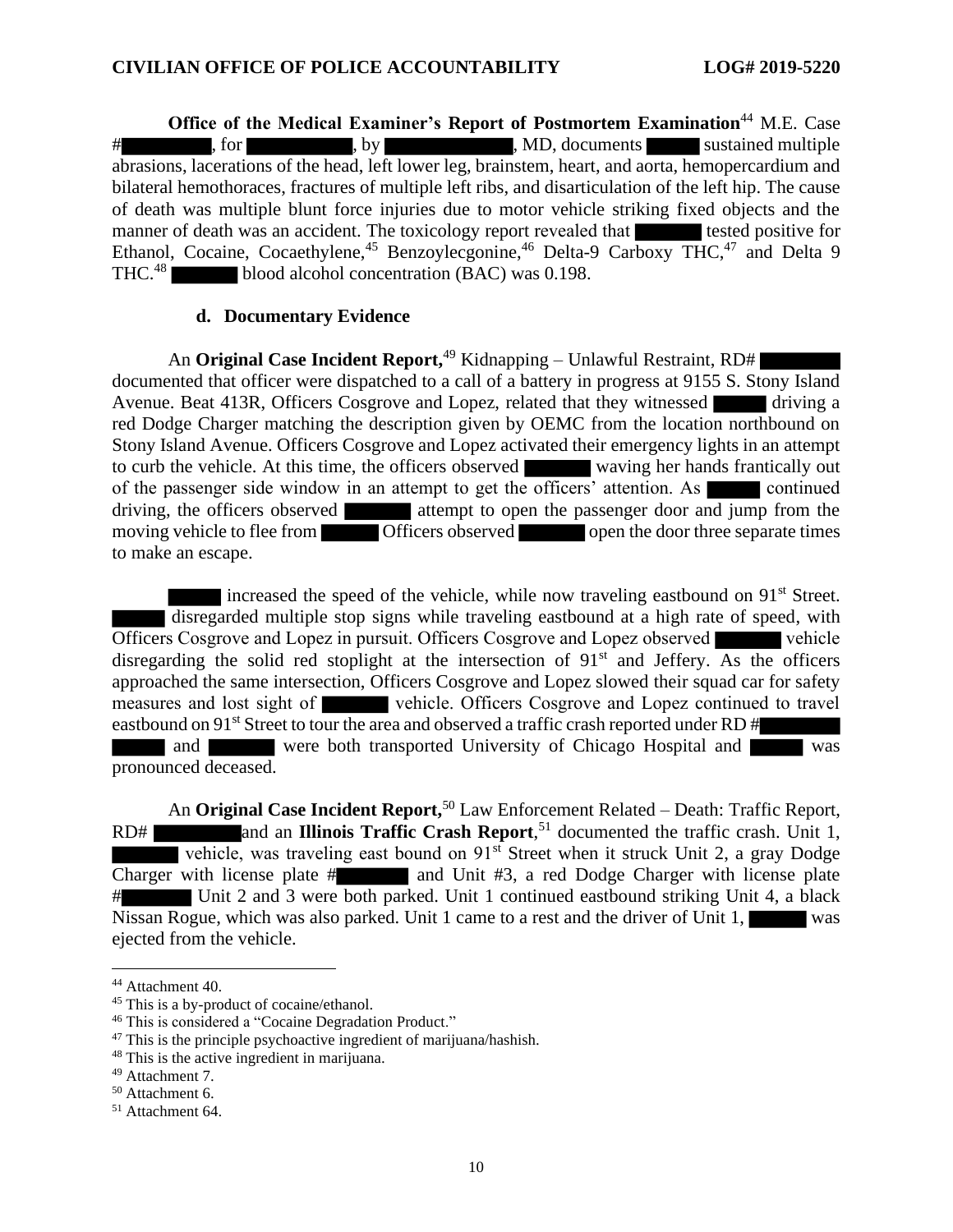The **Case Supplementary Report**<sup>52</sup> documented Officers Lopez's and Cosgrove's account of the incident. Officers Lopez and Cosgrove provided a similar account in their statement to COPA. The report also provided  $\blacksquare$  account of the incident.<sup>53</sup> stated that she was hanging with all day and he started going nuts in the gas station. had been drinking, doing cocaine, and smoking marijuana. **The dragged out of the gas station** store as she screamed. got in the car because she thought would hurt her if she did not. had been pulling her hair and threatening her. The cops showed up.

**GPS Data Report**<sup>54</sup> documented that during the pursuit, Officers Cosgrove and Lopez marked vehicle reached 59 mph<sup>55</sup> as they travelled eastbound on  $91<sup>st</sup>$  Street.

A **Crash Data Retrieval Report**<sup>56</sup> documented that the Airbag Control Module ("ACM") from vehicle was recovered. When the ACM was imaged, the ACM adaptor was used and detected during download. Two events were recovered, those being identified as "most recent event" and "1<sup>st</sup> prior event." The driver's front airbag and the passenger's side airbag were deployed. Prior to the crash, the frontal airbag warning lamp was off. The driver safety belt status indicated no which means unbuckled. Unbuckled would not have the seat belt latch locked in the buckle. The pre-crash data recorded with the report extends five seconds prior to impact with 10 samples per second. vehicle remained at/near 106 mph at -5 seconds to 109 mph at -0.1 seconds. During the 5 second time, the service brake is off the entire time. The accelerator remained at 100 percent through the entire 5 second sample.

<sup>52</sup> Attachments 66,71,72.

<sup>&</sup>lt;sup>53</sup> The Case Supplementary Report documented that account of the incident was captured on the bodyworn camera of Officer Zachary Norvell, #9707.

<sup>54</sup> Attachment 13.

<sup>&</sup>lt;sup>55</sup> GPS Data Report pinned the officers' route. Between  $01:55:32 - 01:56:32$  (Attachment 13, page 4, lines 51-53), Officers Cosgrove's and Lopez's marked vehicle, Beat 413R, was in the area of 9155 S. Stony Island Avenue. The officers speed went from 30 mph, while in the area of 9155 S. Stony Island, to 59 mph prior to stopping near the intersection of 91st Street and Oglesby Avenue. The data is reported in thirty second increments.

<sup>56</sup> Attachments 46, 66, 71, 72.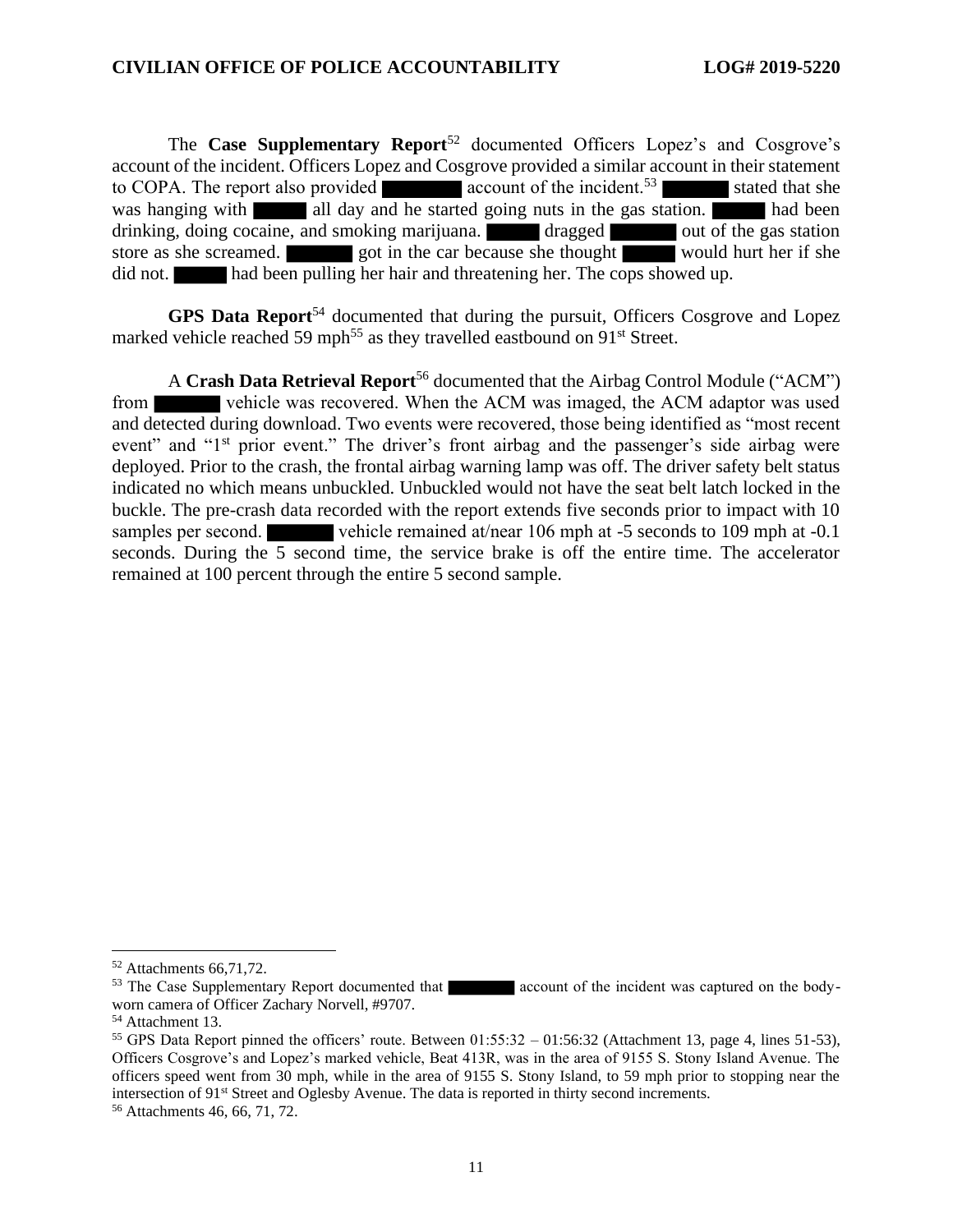## **VI. LEGAL STANDARD OF PROOF**

For each Allegation, COPA must make one of the following findings:

- 1. Sustained where it is determined the allegation is supported by a preponderance of the evidence;
- 2. Not Sustained where it is determined there is insufficient evidence to prove the allegations by a preponderance of the evidence;
- 3. Unfounded where it is determined by clear and convincing evidence that an allegation is false or not factual; or
- 4. Exonerated where it is determined by clear and convincing evidence that the conduct descried in the allegation occurred, but it is lawful and proper.

A **preponderance of evidence** can be described as evidence indicating that it is **more likely than not** that the conduct reviewed complied with Department policy.<sup>57</sup> If the evidence COPA gathers in an investigation establishes that it is more likely that the conduct complied with Department policy than that it did not, even if by a narrow margin, then the preponderance of the evidence standard is met.

**Clear and convincing evidence** is a higher standard than a preponderance of the evidence but lower than the "beyond-a-reasonable doubt" standard required to convict a person of a criminal offense.<sup>58</sup> Clear and convincing evidence can be defined as a "degree of proof, which, considering all the evidence in the case, produces the firm and abiding belief that it is highly probable that the proposition . . . is true."<sup>59</sup>

## **VII. ANALYSIS and CONCLUSION**

I.

A. Officers Cosgrove and Lopez violated Department policy by failing to activate their body worn cameras at the beginning of a law-enforcement-related activity.

To increase transparency and improve the quality and reliability of investigations, Department policy requires law-enforcement-related encounters to be electronically recorded.<sup>60</sup> Law-enforcement encounters include, but are not limited to, vehicle pursuits, traffic stops, investigatory stops, high risk situations, and emergency vehicle responses where fleeing suspects or vehicles may be captured on video leaving the crime scene.<sup>61</sup> The decision to record is mandatory, not discretionary.<sup>62</sup> The system is to be activated at the

<sup>57</sup> *See Avery v. State Farm Mutual Automobile Insurance Co.*, 216 Ill. 2d 100, 191 (2005), ("A proposition is proved by a preponderance of the evidence when it has found to be more probably true than not.").

<sup>58</sup> *See People v. Coan*, 2016 IL App (2d) 151036 (2016) (*quoting* Illinois Pattern Jury Instructions, Criminal, No. 4.19 (4th ed. 2000)).

<sup>59</sup> *Id*. at ¶ 28.

<sup>60</sup> Special Order S03-14, section II.A. (Attachment 59).

<sup>61</sup> Special Order S03-14, section III.A.2. (Attachment 59).

<sup>62</sup> Special Order S03-14, section III.A.1. (Attachment 59).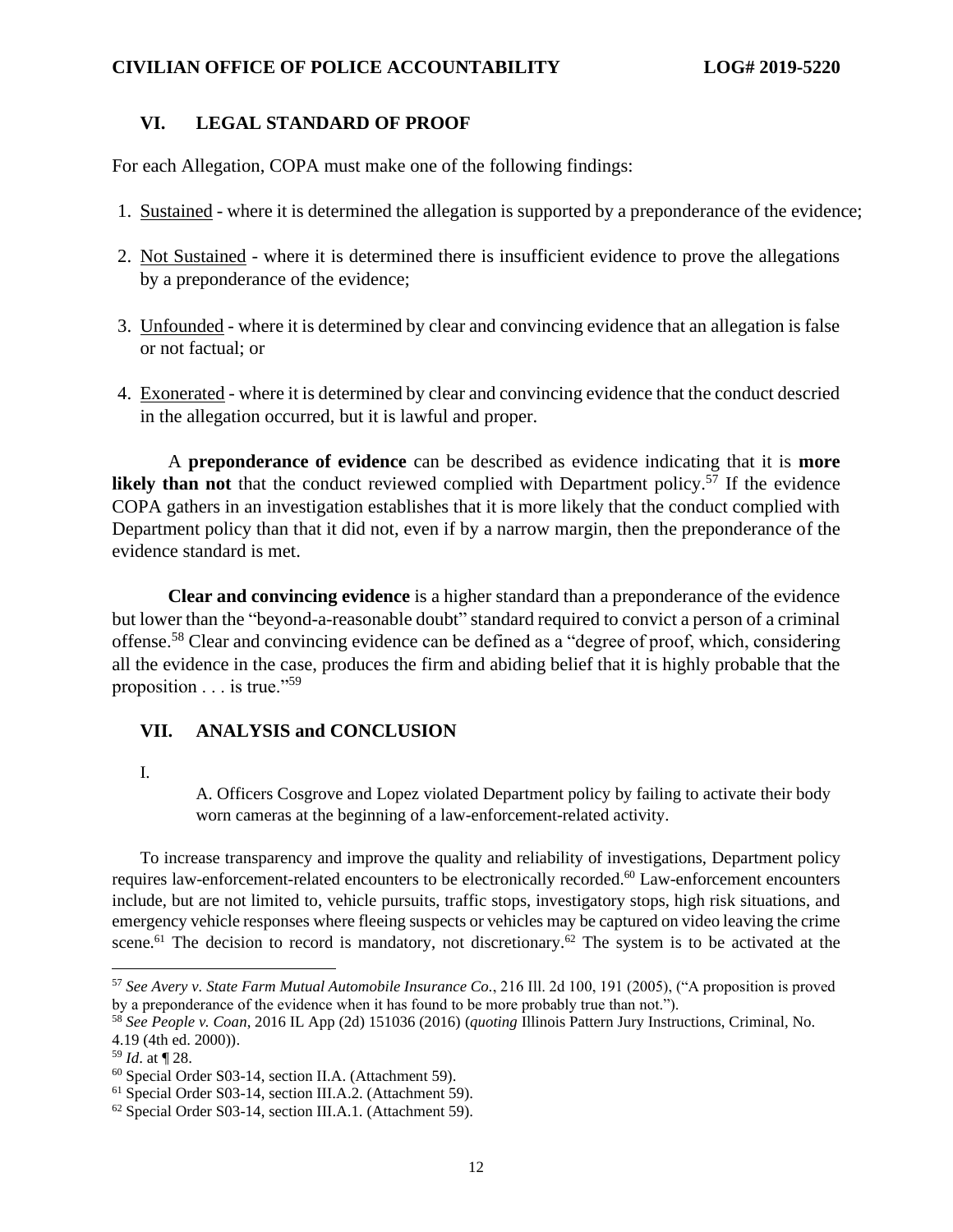beginning of an incident and record the entire incident.<sup>63</sup> If there are circumstances preventing the activation of the Body Worn Camera at the beginning of the incident, Department policy provides that it shall be activated as soon as practical.<sup>64</sup>

In this instance, Officers Cosgrove and Lopez received a call for service related to a battery in progress at a Citgo gas station after the dispatcher reported that a male was beating a female near pump 3. The officers headed in the direction of the gas station. Due to the nature of the call, the officers were aware or should have been aware when they received the call that they were embarking upon a law-enforcement encounter. It would have been practical to activate each of their body worn cameras in that instance. Additionally, when the officers drove after vehicle, initiating the pursuit, it would have been practical to activate the body worn camera as vehicle pursuits are specifically identified as a law enforcement activity in Department policy.<sup>65</sup> Officer Cosgrove and Officer Lopez did not activate their body worn cameras until after the vehicle pursuit had ended.

During a COPA interview, Officer Cosgrove expressed that she was unaware that her body camera was not activated due to the high stress situation. "She also informed COPA that the speed in which she was driving required her to keep both hands on the wheel, preventing her from activating her body worn camera "

Officer Lopez informed COPA that the reason that he did not activate his body worn camera at the beginning of the pursuit was due to his adrenalin taking over as he was concerned for his own safety, as well as the safety of who they were attempting to rescue. COPA appreciates Officer Lopez's concerns, however Department policy mandates that all law enforcement encounters be recorded, including high-risk situations, vehicle pursuits, and emergency driving situations. That policy is in place in order to protect the safety and welfare of both the public, as well as, involved officers. Moreover, there were no other witnesses to the incident, making the body worn camera footage crucial to the investigation of death.

For the reasons stated above, COPA finds that a preponderance of the evidence establishes that Officer Cosgrove and Officer Lopez each failed to activate their Body Worn Cameras at the beginning of the lawenforcement encounter as required by Special Order S03-14 (III)(A). Therefore, Allegation 1 against Officer Cosgrove and Allegation 1 against Officer Lopez, are each **Sustained**.

- II. Officer Cosgrove did not violate Department policy by initiating and continuing the pursuit of Mr. vehicle.<sup>66</sup>
	- A. Officer Cosgrove's initiation and continuation of the pursuit were within Department policy because they were objectively reasonable under the balancing test in General Order G03-03-  $01(II)(B)$ .

Under Illinois state law, police vehicles are afforded special privileges and exemptions from certain traffic laws when executing an emergency response or engaging in motor vehicle pursuits.<sup>67</sup> Those privileges are incorporated into Department directives governing Department members' activities and

<sup>63</sup> Special Order S03-14, section III.A.2.

<sup>64</sup> Special Order S03-14, section III.A.2.

<sup>65</sup> Special Order S03-14, section III.A.2

<sup>66</sup> General Order G03-03, Glossary Terms #1.A. Neither Officer Cosgrove nor Officer Lopez contended or suggested to COPA that this incident did not qualify as a motor vehicle pursuit.

<sup>67</sup> Public Officers and Employees to Obey Act- Exceptions, 625 ILCS 5/11/205(c).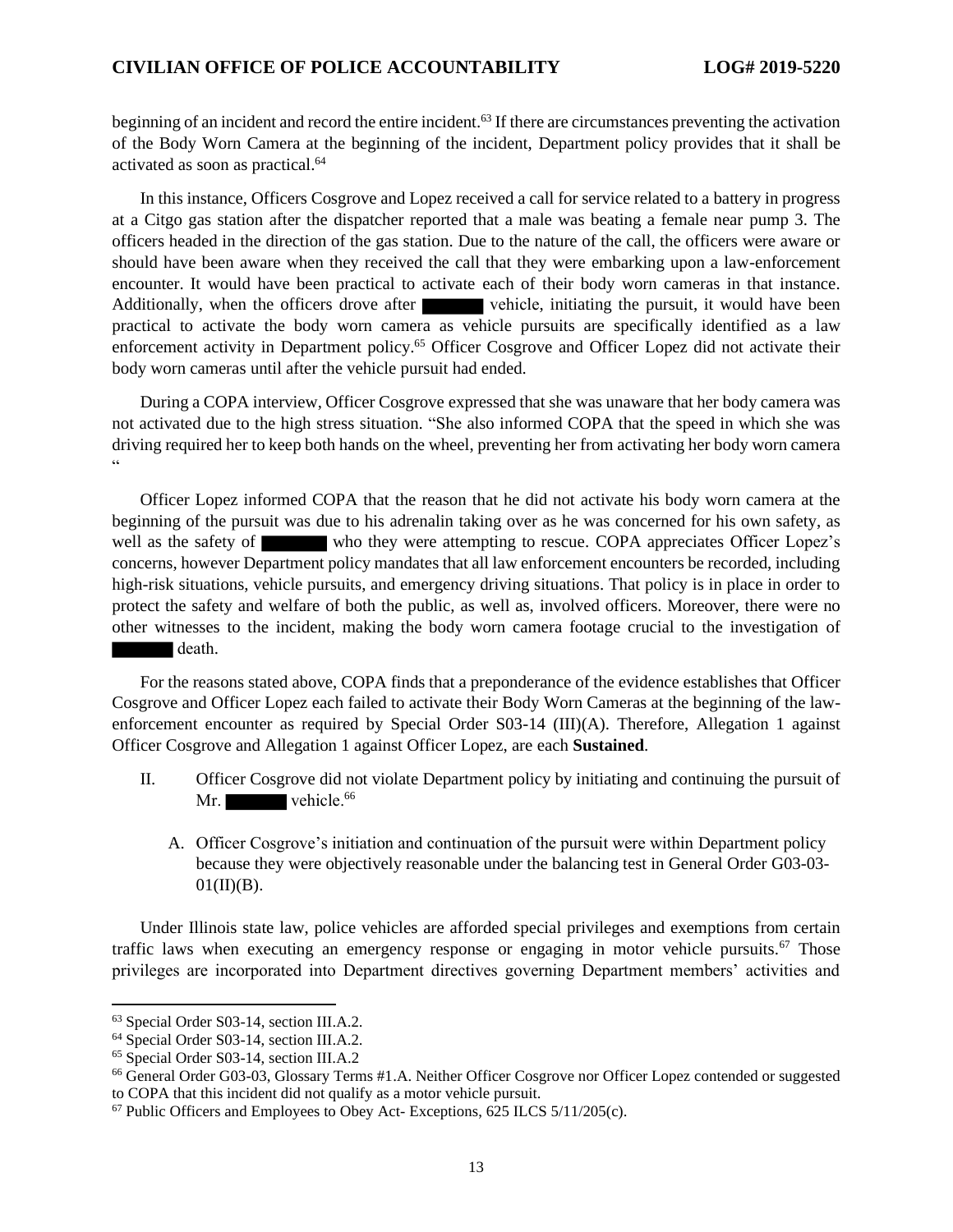police procedure.<sup>68</sup> In appropriate circumstances, Department members may, among other things, exceed maximum speed limits and proceed through stop signals or signs. The Department's stated goal for their police vehicle directives is "to ensure the safety of the public as well as Department members at all times."<sup>69</sup> Accordingly, Department members retain full responsibility for driving with "due regard for the safety of all persons."<sup>70</sup> This requires Department members to slow down before passing through stop signals and exceeding speed limits in a manner that will not endanger life or property.<sup>71</sup>

Department members engaging in motor vehicle pursuits are bound by additional restrictions set forth in Department General Order G03-03-01, entitled "Emergency Vehicle Operations - Pursuits." Department policy defines a "motor vehicle pursuit" as:

[a]n active attempt by a sworn member operating an authorized vehicle to apprehend any driver or operator of a motor vehicle who, having been given a visual and audible signal by the officer directing such driver or operator to bring his or her vehicle to a stop, fails or refuses to obey such direction, increases or maintains his or her speed, extinguishes his or her lights, or otherwise flees or attempts to elude the officer.

Pursuant to General Order G03-03-01, the initiation, continuation, and supervisory authorization of each motor vehicle pursuit must conform to a balancing test, in which the Department member determines that the necessity to immediately apprehend the fleeing suspect outweighs the level of inherent danger created by a motor vehicle pursuit. When deciding whether to pursue, the officer is to consider whether:

- the speeds involved and/or maneuvering practices engaged in permit the Department vehicle operator complete control of the Department vehicle and do not create unwarranted danger to himself or others;
- the volume of pedestrian/vehicle traffic reasonably permits initiating or continuing the pursuit; and
- weather/road conditions reasonably permit initiating or continuing the pursuit.<sup>72</sup>

Department members are directed not to pursue or terminate an active motor vehicle pursuit whenever the suspect's identity has been clearly established to the point that later apprehension can be accomplished without jeopardizing the life or safety of another individual.<sup>73</sup>

In this instance, Officer Cosgrove was not prohibited from pursuing because the balancing test was applied prior to initiating and throughout the pursuit. The information known by the officers at the initiation of the pursuit was that a woman, later identified as Ms. was being beaten both inside the Citgo gas station, as well as, inside a red Dodge Charger at Pump 3 of the gas station by a man, later identified as Mr. The electronic evidence shows Ms. **The frantically waiving her hands outside** of the fleeing vehicle, in addition to, her opening the passenger door multiple times as the vehicle traveled at a high rate of speed. Officers Cosgrove and Lopez reasonably believed that Ms. was in danger and calling out for help. The need to immediately apprehend Mr. **Outweighed the level of inherent** 

<sup>68</sup> G03-03.III.C.3.

<sup>69</sup> G03-03.II.

<sup>70</sup> G03-03.III.A.

<sup>71</sup> GO3-03.III.C.3.

<sup>72</sup> General Order G03-03-01Section IV.B.

<sup>73</sup> General Order G03-03-03 Section IV. B. 2.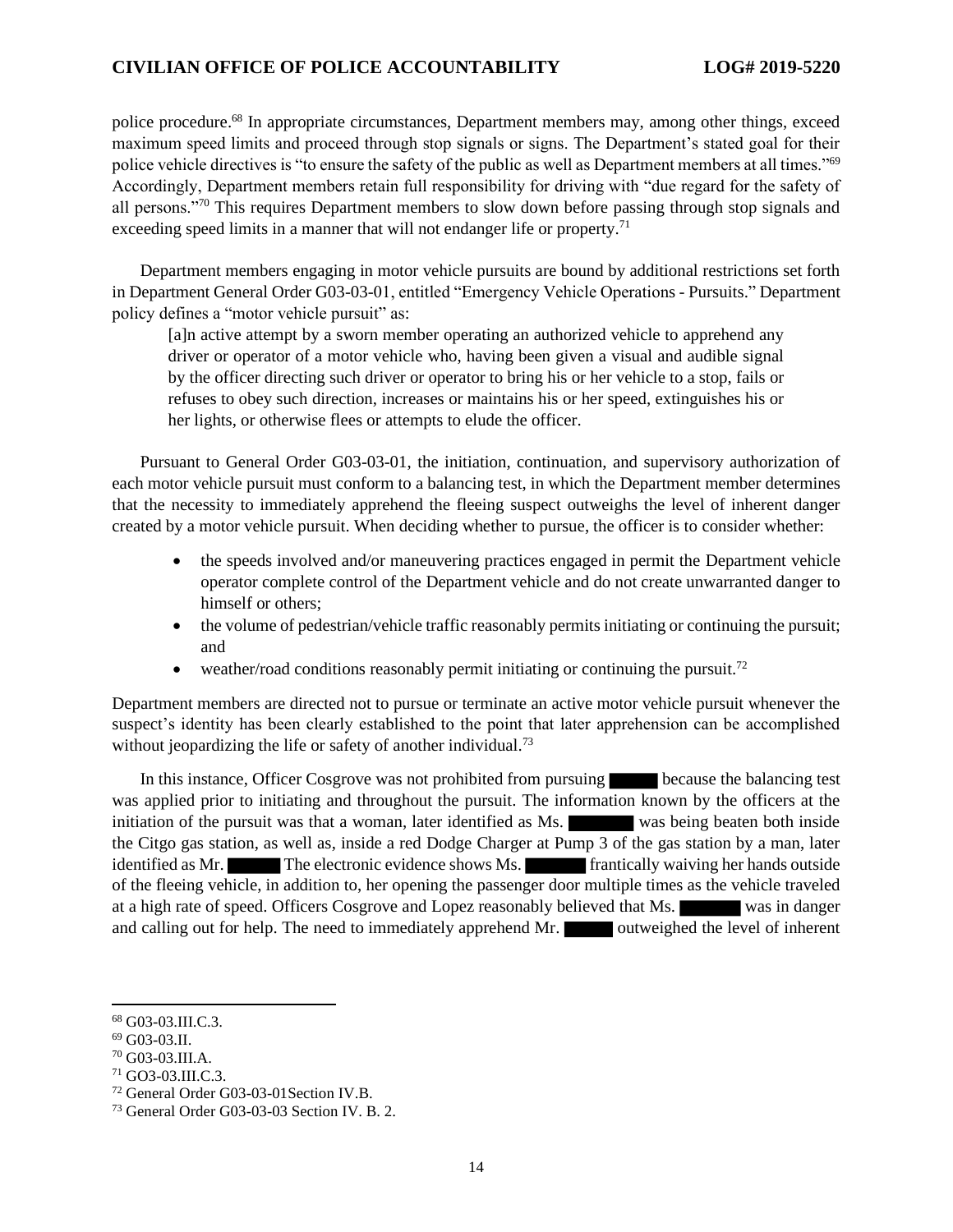danger created by the motor vehicle pursuit, especially considering the clear road conditions and lack of pedestrian or vehicular traffic.

Furthermore, at the time of the pursuit, law enforcement did not know Mr. Transmissions from OEMC establish that when the officers responded to the call, Officer Lopez reported that the red Dodge Charger was taking off and it looks like somebody was inside waiving for help. When the dispatcher requests a license plate number, Officer Lopez informs dispatch that he is unable to see the plate because the Dodge Charger was taking off. The nature of the dispatch regarding a battery, in addition to Ms. **Exercise 2018** actions and Mr. **unknown identity created an objectively reasonable belief that** later apprehension was not an option.

In interviewing Officer Cosgrove, she noted that the weather was clear and though it was dark outside, the roads were illuminated by streetlights. There were no pedestrians or vehicle traffic from the moment the pursuit began until the pursuit terminated. Moreover, although traveling at speeds in excess of the speed limits, Officer Cosgrove was able to maintain complete control of the department vehicle.. The Crash Data Retrieval Report documents Mr. vehicle traveling at a maximum speed of 109 mph. Though Mr. vehicle traveled at speeds in excess of 100mph through a residential area, the GPS Data Report reveals that Officer Cosgrove's vehicle reached a maximum speed of 59mph.

For the reasons stated above, COPA finds that the preponderance of the evidence establishes that Officer Cosgrove's initiation and continuation of the pursuit was objectively reasonable and conformed with the balancing test within Department policy.

B. Officer Cosgrove did not violate Department policy because she proceeded through intersections only after determining that it was reasonable and safe to proceed.

Pursuant to General Order G03-03-01(V)(C), "[n]o department vehicle will be driven through an intersection until the member operating the vehicle has determined that it is reasonable and safe to proceed."<sup>74</sup> Though the officers observed Mr. vehicle disregard the red stoplight at the intersection of 91st and Jeffrey, electronic evidence demonstrates that Officer Cosgrove stopped her vehicle for safety measures when approaching the same intersection, causing her to lose sight of vehicle. Interviews with Officer Cosgrove revealed that prior to proceeding through intersections, she ensured that she was able to see ahead of her, checking corners beyond stops for pedestrians before proceeding. Moreover, she was also cognizant that at 2'o clock in the morning, there would be minimal pedestrian and vehicle traffic in the area. Officer Cosgrove followed Department policy because she did not drive through intersections without first determining that it was safe and reasonable to proceed.

For these reasons, COPA finds that the preponderance of the evidence establishes that in performing the vehicle pursuit, Officer Cosgrove drove through intersections after first determining that it was reasonable and safe to proceed and therefore did not violate General Order G03-03-01(V)(C). Thus, Allegation 2 against Officer Cosgrove is **Not Sustained**.

III. Officer Cosgrove and Officer Lopez complied with Department policy because Officer Lopez properly notified OEMC at the initiation of the pursuit.

 $74$  G03-03-01(V)(C).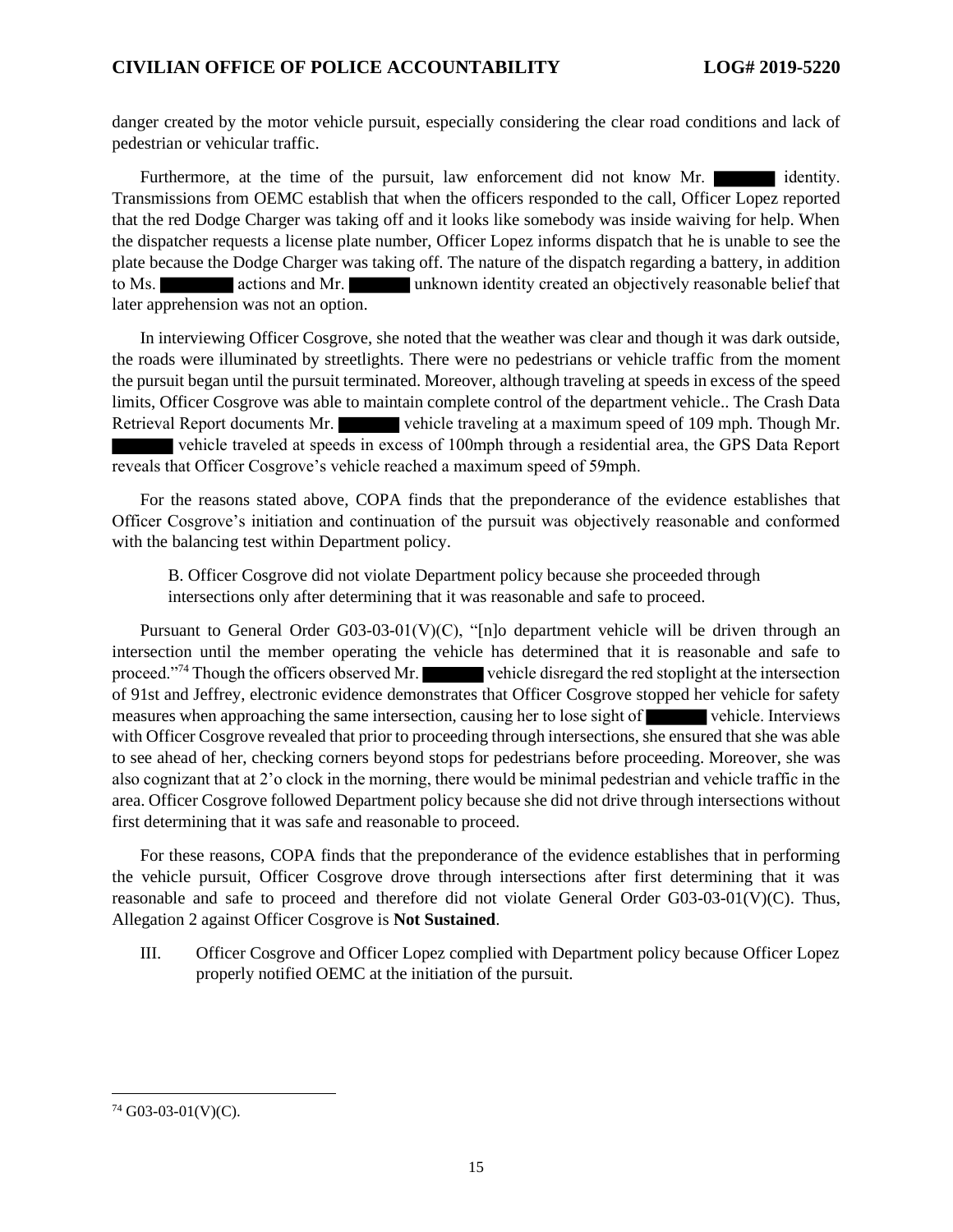Department policy provides that an officer initiating a vehicle pursuit, must notify OEMC of a pursuit in progress and provide other information including the reason for the pursuit, a vehicle description, the number of occupants, and the location, speed, and direction of travel.<sup>75</sup>

OEMC records reveal that Officer Cosgrove and Officer Lopez responded to the Citgo after receiving the assigned dispatch. In response, Officer Lopez provided the vehicle description and reason for the pursuit, in reporting that "the red Dodge Charger was taking off and it looks like somebody was inside waiving for help."<sup>76</sup> He also reported the location and direction of travel being eastbound on 91<sup>st</sup> towards Cornell. Officer Lopez initially reported that he was unable to see the license plate due to the speed of the vehicle and losing sight of the vehicle. However, upon catching up to the traffic crash, Officer Lopez reported the description of each of the vehicles involved, the license plate of each vehicle, and the location of the crash.

Department General Order 03-03-01 does not define or clarify when an officer is considered "the officer initiating the pursuit."<sup>77</sup> Given this lack of clarity, COPA has determined that Officer Lopez satisfied the requirements of G03-03-01(VI)(A) even though the Department may not consider him "the officer initiating the pursuit" because he was not the driving officer. COPA has determined that it was reasonable for Officer Cosgrove to rely on Officer Lopez to make the required communications while she drove the police vehicle.

Therefore, COPA finds that a preponderance of the evidence establishes that Officer Lopez timely notified OEMC of a pursuit in progress and provided the required information to OEMC. For these reasons, Allegation 3 against Officer Cosgrove and Allegation 2 against Officer Lopez, are **Not Sustained**.

#### **Conclusion**

Both Officer Cosgrove and Officer Lopez failed to activate their Body Worn Cameras at the beginning of the law-enforcement encounter as required by Special Order S03-14 (III)(A), which requires Department members to activate their cameras at the beginning of the incident and record the incident in its entirety. Accordingly, Allegation 1 against Officer Cosgrove and Allegation 1 against Officer Lopez are **Sustained**.

Based on interviews with both Officer Cosgrove and Officer Lopez, COPA finds that the officers applied the balancing test prior to the initiation of the pursuit of Officer Cosgrove also took steps to ensure that the pursuit was performed in a way that was reasonable and as safe as possible under the circumstances. Further, Officer Lopez provided the necessary communications to OEMC upon initiation of the pursuit. Accordingly, allegations #2 and #3 against Officer Cosgrove, as well as, Allegation #2 against Officer Lopez are **Not Sustained**.

 $75$  G03-03-01(V)(A)(1)(a).

<sup>76</sup> Attachment 33.

<sup>77</sup> *See* G03-03-01.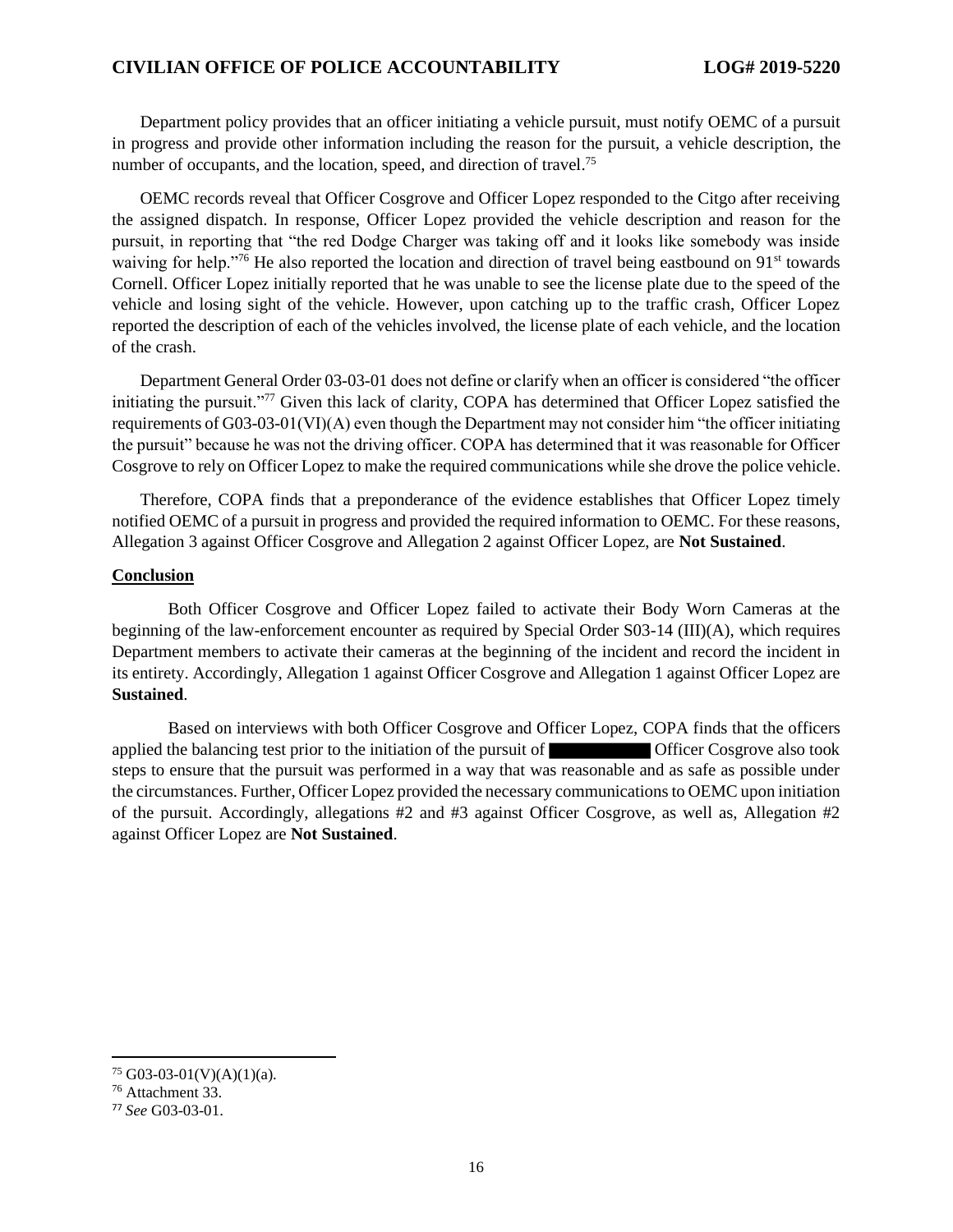## **VIII. RECOMMENDED DISCIPLINE FOR SUSTAINED ALLEGATIONS**

## **a. Officer Brittany Cosgrove**

## **i. Complimentary and Disciplinary History**

One Department Commendations and 5 Honorable Mentions. No disciplinary history.

### **ii. Recommended Penalty**

Officer Cosgrove failed to timely activate her body worn camera. Special Order S03-14, Body Worn Cameras, details that members will activate the system (body worn camera) to event mode at the beginning of an incident and will record the entire incident for all law-enforcementrelated activities. If circumstances prevent activating the BWC at the beginning of an incident, the member will activate the BWC as soon as practical. There were no circumstances preventing Officer Cosgrove from activating her body worn prior to responding to Citgo Gas Station. Even when the officers arrived at Citgo Gas Station, they still did not activate their body worn cameras. While Officer Cosgrove stated the incident was a high stress situation, she did not the magnitude of the situation until exited the gas station and was frantically waving her arms. It is for these reasons that COPA recommends a penalty of **3-day suspension**.

## **b. Officer Jesse Lopez**

## **i. Complimentary and Disciplinary History**

One Department Commendations and 15 Honorable Mentions. No disciplinary history

## **ii. Recommended Penalty**

Officer Lopez failed to timely activate his body worn camera. Special Order S03-14, Body Worn Cameras, details that members will activate the system (body worn camera) to event mode at the beginning of an incident and will record the entire incident for all law-enforcement-related activities. If circumstances prevent activating the BWC at the beginning of an incident, the member will activate the BWC as soon as practical. There were no circumstances preventing Officer Lopez from activating his body worn prior to responding to Citgo Gas Station. Even when the officers arrived at Citgo Gas Station, they still did not activate their body worn cameras. While Officer Lopez was concerned about safety, he did not that was in danger until exited the gas station and she was frantically waving her arms. It is for these reasons that COPA recommends a penalty of **3-day suspension**.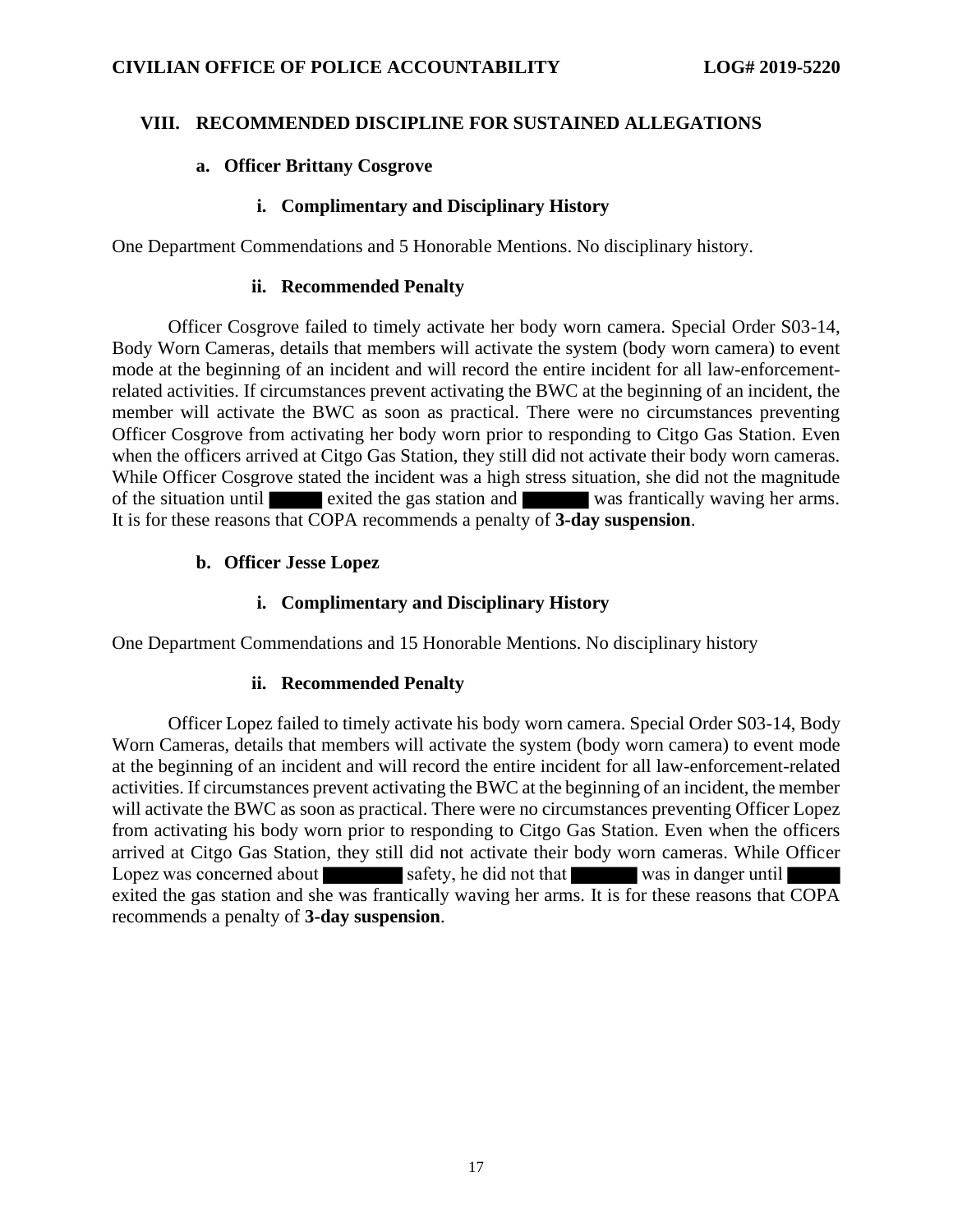Approved:



Angela Hearts-Glass *Deputy Chief Administrator – Chief Investigator*

7/30/2021

Date

7/30/2021

Andrea Kersten *Interim Chief Administrator* Date

\_\_\_\_\_\_\_\_\_\_\_\_\_\_\_\_\_\_\_\_\_\_\_\_\_\_\_\_\_\_\_\_\_\_ \_\_\_\_\_\_\_\_\_\_\_\_\_\_\_\_\_\_\_\_\_\_\_\_\_\_\_\_\_\_\_\_\_\_